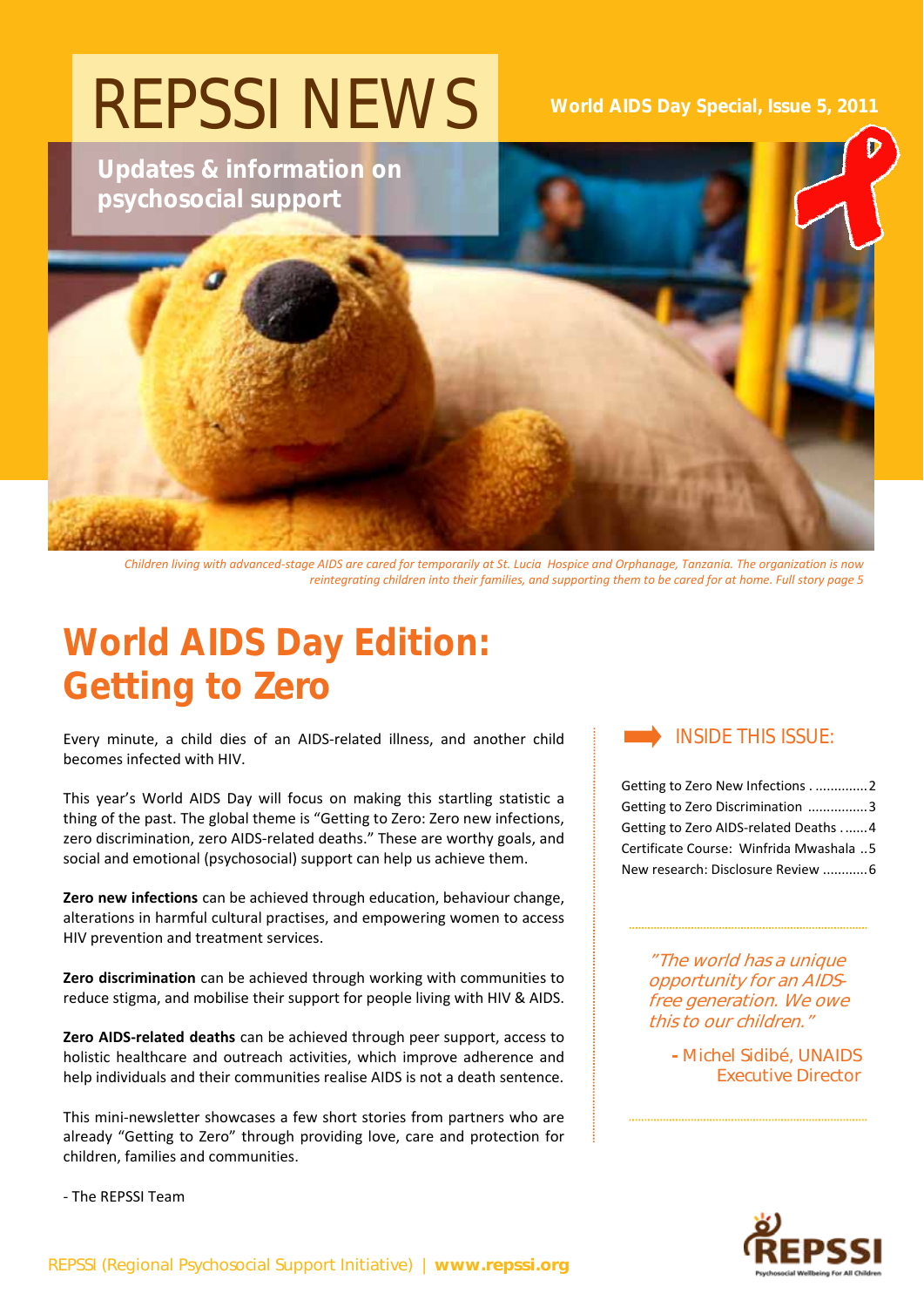### **Getting to Zero Discrimination**



Girl students at a school in Zanzibar, Tanzania, where ZAPHA+ activities are reducing stigma and discrimination.

Not so long ago, many children in Zanzibar who were HIV positive were afraid of attending school, for fear of discrimination.

"Due to stigma, most of the children affected by HIV would stop to go to school, because people they would laugh at them... they were chased out of school because of their status," explains Mussa Juma of the **Zanzibar Association for People Living with HIV and AIDS** (ZAPHA+), a REPSSI affiliate.

But things have begun to change now  $-$  for the better. Firstly, ZAPHA+ volunteers conducted awareness‐raising meetings with 1000 teachers from the madrassas (Islamic religious schools), as well as bringing Catholic, Anglican, Muslim and other religious leaders together to discuss social and emotional issues facing HIV‐positive children.

"We've seen the impact of working with the teachers," says Mussa. "They are now united to support children in their school." Some teachers even pool together small donations to help the poorest children with some material needs.

ZAPHA+ also began kid's clubs, for children to build resilience, and learn about disclosure, treatment, and their rights. The volunteers who run the weekly clubs link with the home‐based care, counselling and voluntary testing teams.

Mussa says now due to the provision of psychosocial support "the children have self-confidence, can reveal their status and claim their rights, they are becoming champions, advocates."

"Before the support I could not play with other children close to home or go to the school near home because in my area I was known as the boy whose family is sick," one child member of the clubs says.

"After being involved in the programme I got to understand the issues surrounding my health, my family and attitudes of people around... I have since noticed that my teachers, friends around the home and at school are not as harsh as they used to be with me, they now play with me, call me to join in activities and talk to me. My attendance in school has improved – I am now passing and my teachers pay attention to me."

"Now, positive young people are actually becoming resource persons in fighting stigma," Mussa grins. He is clearly proud of the children and youth he works with.

"Children living with HIV/AIDS now have a change in attitude. They are no longer resigned upon learning about their HIV status, they now can see a future and expect to live a long life."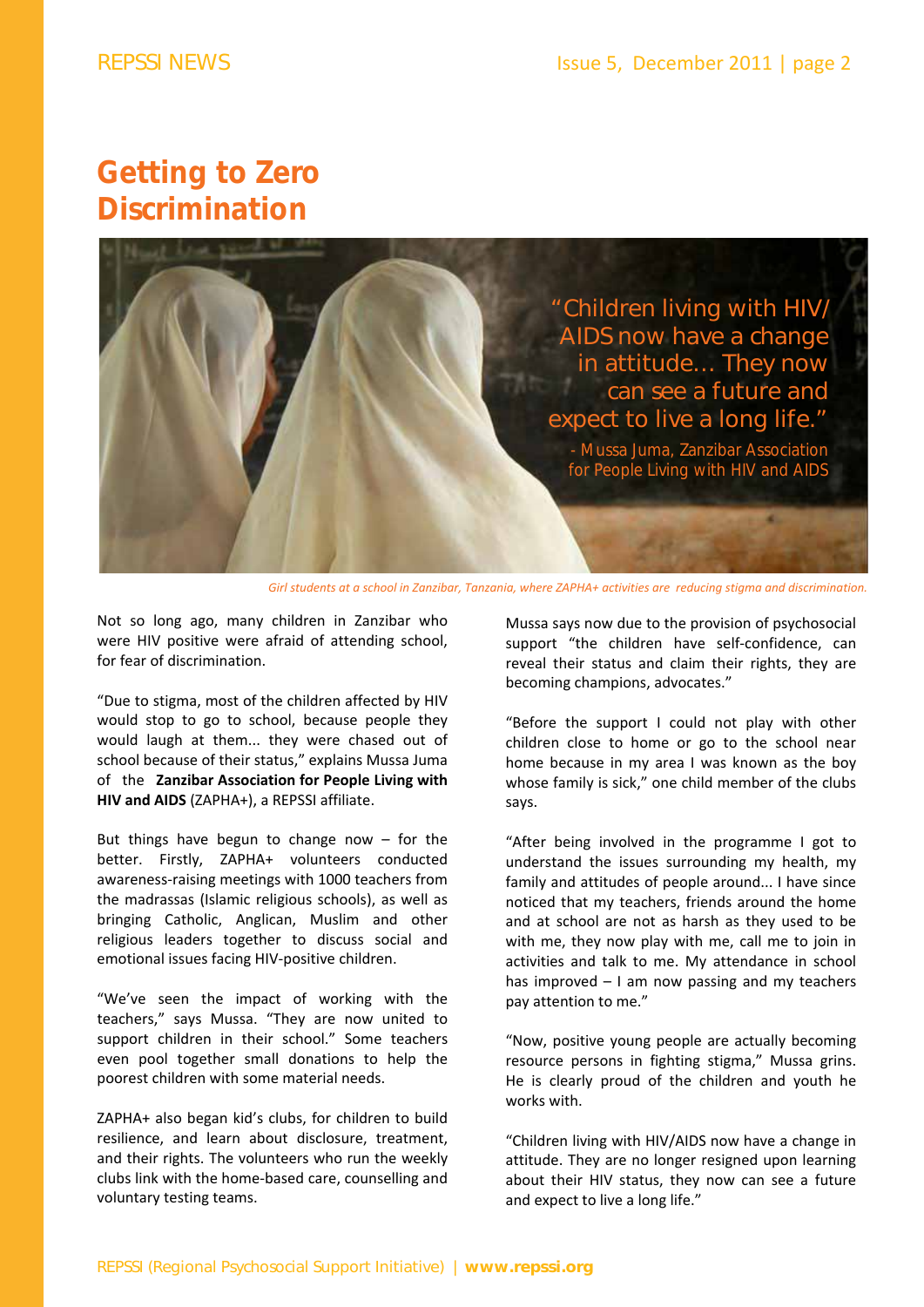## **Getting to Zero New Infections**

Inside the mud walls of a small building in rural Kenya, a group of men and women are gathered on wooden benches. A local teacher is on her feet, having volunteered to lead the *Journey of Life* discussion. Each week, different topics in relation to children's wellbeing are discussed.

This building is a community centre, and it was built on land donated by the village headman, Eliud Ndeke Mukunga.

"I saw my people dying of HIV, and they had nowhere to go and learn," says Eliud. "That moved me to give out my piece of land to KORDP, so that the community can come and learn so that we fight this enemy."

"My brother died of the same problem, and left very many children behind for me to care... it made me not to allow the same mistake to happen to our children again. If they learn, they will correct this mistake."

With support from REPSSI's partner, the **Kenyan Orphans Rural Development Programme** (KORDP), Eliud's community shares information on child wellbeing, HIV prevention, the effects of discrimination, and the actions they can take to make a difference.

"Discrimination and abuse, that was a normal thing that orphans experienced... But today it's different. We make sure that any child we find, whether well-dressed or naked, whether sick or not, is ours."

> - Eliud Ndeke Mukunga, village headman, Kenya

**"**The number of death caused by AIDS, it has really decreased," continues Eluid. "People now can care for themselves. When you could use the word condom, people would run away. But nowadays, they do use it."

"Discrimination and abuse, that was a normal thing that children experienced, children who were orphans in the community. Even things like you don't have them eat with the rest of the family. But today it's different. There is an awareness that orphaned children are children like the others.... We strongly make sure that any child we find along the way, whether well‐dressed or naked, whether sick or not, is ours."



Community members at a Journey of Life discussion, in a centre built on land donated by their village headman in Webuye, Kenya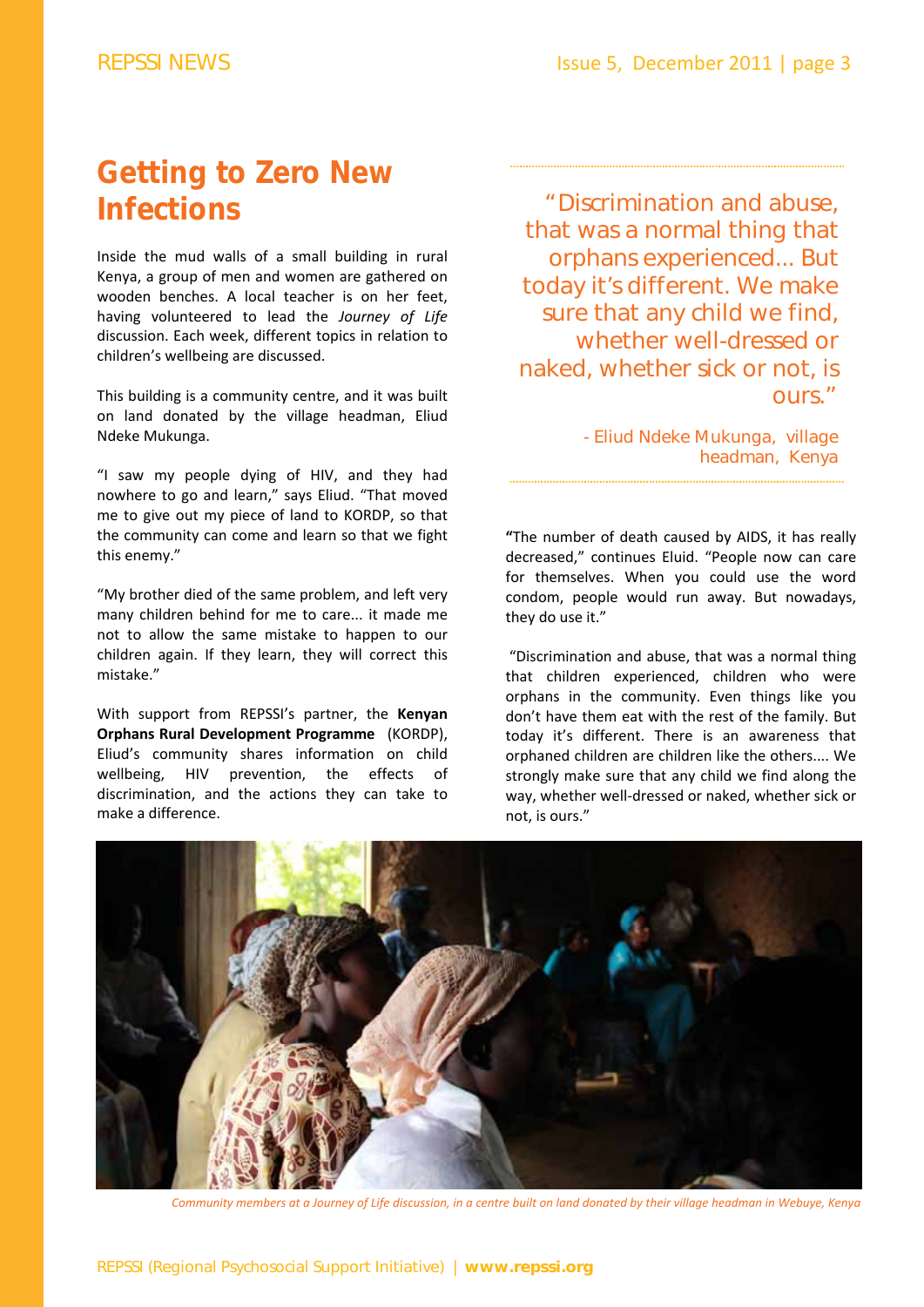# **Getting to Zero AIDS-Related Deaths**



Caregivers in a support group use pictures from the Journey of Life to discuss treatment for HIV-positive people, Zimbabwe

Anti-retroviral therapy (ARVs) means that people living with HIV can expect to live long and healthy lives, provided they receive adequate medication, nutrition and support and adhere to their treatment. We share here some brief stories from across the region about how treatment for children and their families is being supported.

#### **South Africa**

The first step to supporting treatment is knowing where to offer help. **Fanang Diatla** in Limpopo is using the *This Is Me* tool to find out more about a child's situation at home, and where they can help.

"Sometimes we find that the child is HIV positive, and when we go to the family maybe the parents are also positive. We can then refer them to services or offer support," a staff member told us.

#### **Zimbabwe**

**Batanai HIV AIDS Service Organisation (BHASO)** has found that the *Journey of Life* activities have prompted caregivers to begin identifying vulnerable children in the community ill with HIV, and to take action to help. "Some of the children we are now taking them for treatment," a caregiver explained.

**Midlands AIDS Service Organisation (MASO)** has seen similar results. "It was through a training of the *Journey of Life* for teachers and parents that children are being taken now to get medical treatment."

Fortune Mazarura, OVC Coordinator with MASO, uses her own HIV status to educate people about treatment. "I tell them HIV is not a death sentence. We can help those in the community sick with HIV. I ask them, look at me, I am healthy, do I look sick?"

#### **Kenya**

"As a result of PSS trainings," explains the chair of a volunteer group assisted by a **Hope WorldWide Kenya**, "the community started to do treatment support, door-to-door outreach and prevention."

According to Julius Nguku, Head of Programmes with **Hope WorldWide Kenya**, psychosocial support training has changed their approach to HIV testing. They now build in counselling and peer support, to help people accept their status and begin ARVs.

"I tell them HIV is not a death sentence. I ask them, look at me, I am working, I am healthy, do I look sick?"

Fortune Mazarura, Zimbabwe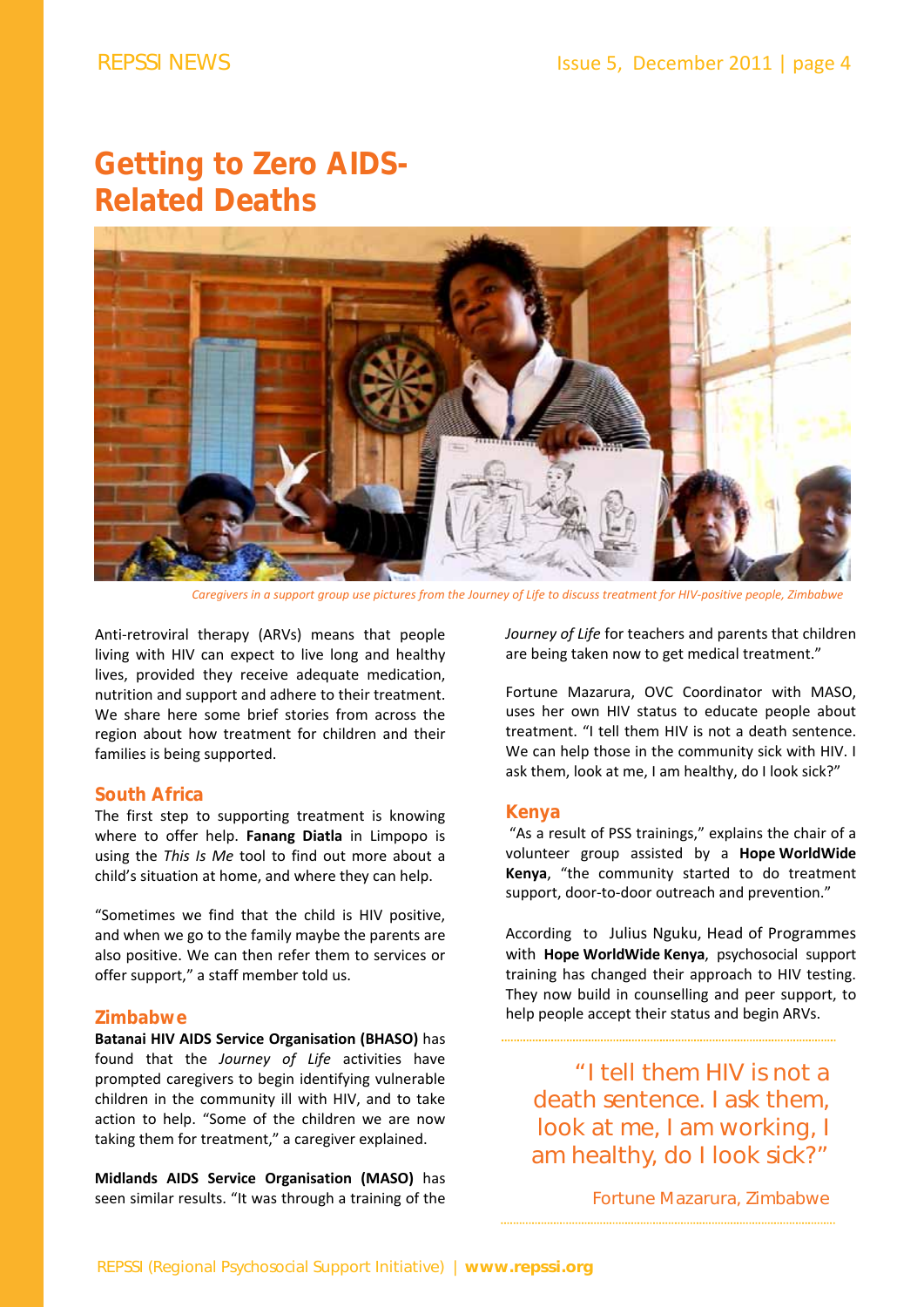# **Certificate Course: Winfrida Mwashala**



Until 2009, St Lucia Hospice and Orphanage in Arusha, Tanzania, was a residential care home for HIV positive children who had been abandoned due to stigma. The orphanage could only take up to 30 children at once. But the Executive Director, Winfrida Mwashala, and her team have since radically changed the way St. Lucia operates.

"Now," says Winfrida with a smile, "we have reached more than 9000 children at community level." This new approach has helped reduce stigma and discrimination, and children are now being cared for within their own families.

The changes were triggered by Winfrida's participation in the *Certificate Course in Community‐ Based Work with Children and Youth*, created by REPSSI and UNICEF.

"The Certificate Course has supported me to understand how to develop the community, who are facing various adversities including HIV and AIDS," Winfrida says. "This helps us to not concentrate on a few children in institutionalised care, but focus more at community level with more children."

"The children who stayed in the orphanage for a long time, they are now going back to their families. We work with the family members, we train them, we support them in knowing where are the care and

treatment centres, when to send children for CD4 check‐up… this training has reduced stigma levels."

Together with local government, St Lucia also set up Most Vulnerable Children Committees (MVCCs). Comprised of volunteers elected by the community, St. Lucia has trained them in psychosocial support., and the committees visit vulnerable families, and help with support groups for people living with HIV .

One father supporting 7 children, explained how his support group has been vital for his own mental and physical health: "I now have hope, I am not alone."

"When we are caring for our patient we need to do it comprehensively,' concludes Winfrida. "When you are doing all physical care and not doing psychological care, you are still losing this person… some of the patients, they say they were nearly to die, they thought this was the end of their life. But having people who were encouraging them, bringing them in a group, it has made them start thinking of their children, start thinking of their dreams."

*The Certificate is accredited by the University of KwaZulu Natal, and delivered in Tanzania through the African Centre for Childhood. The third intake will begin in 2012, and will be available in 11 countries in East and Southern Africa. Learn more about the Certificate by contacting info@repssi.org.*